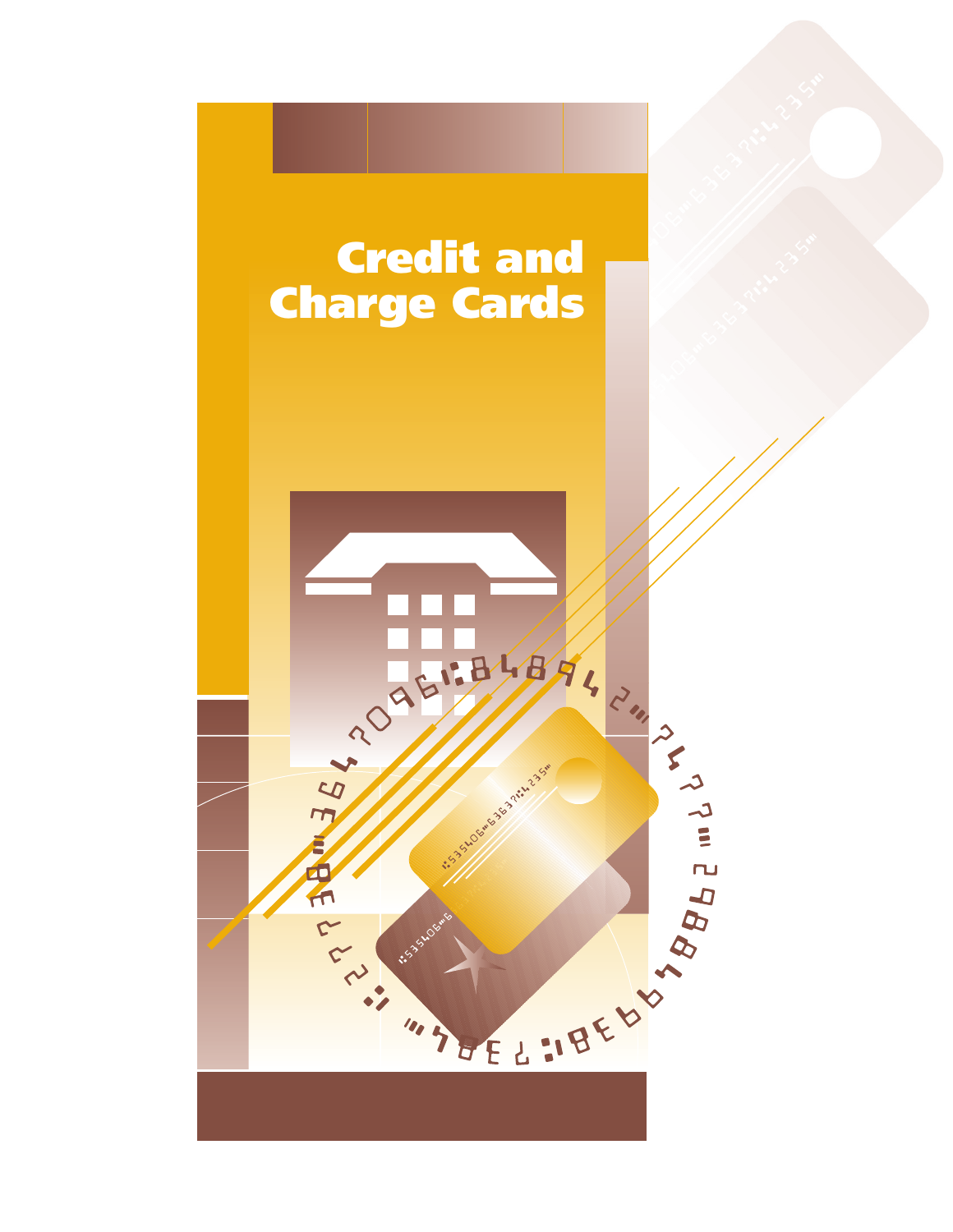# **Credit and Charge Cards**

*What Consumers Should Know about the Cost and Terms of Credit*

Using credit and charge cards to pay for purchases is a fact of life for consum-ers today. Many people have at least one credit card, if not more than one card.

Applications and solicitations for credit and charge cards are readily available. You may find them in "takeone" racks in stores and restaurants, in some magazines or catalogs, or in your mail at home, even if you haven't asked for an application.

# **Credit Cards vs. Charge Cards**

Many people use the terms credit card and charge card interchangeably, but there are important differences. In general, a credit card lets you make purchases for which you are billed later. Most credit card accounts allow you to carry a balance from one billing cycle to the next; however, you have to pay interest on that balance. Usually, you have to pay at least a certain amount of your balance each time you receive a bill.

A charge card is a specific kind of credit card. The balance on a charge card account is payable in full when the statement is received and cannot be rolled over from one billing to the next. Because you cannot carry a balance, a charge card doesn't have a periodic or annual percentage rate, so there is no rate for a charge card issuer to disclose.

## **Uniform Disclosures**

To make sure that consumers receive detailed and uniform disclosures of rates and other cost information related to credit and charge card accounts, Congress passed the Fair Credit and Charge Card Disclosure Act in 1988. To implement the law, the Federal Reserve amended its Truth in Lending regulation (Regulation Z).

Truth in Lending is designed to help consumers know the cost and terms of credit. The regulation requires credit and charge card issuers to reveal important information in a clear, easy-to-read, and easy-to-compare manner so that consumers can shop for the credit terms that work best for them. This pamphlet summarizes some of the major features of the regulation.

The regulation has always required credit and charge card issuers to tell consumers things such as the interest rate they'll be charged for credit, but the information wasn't always easy for some people to find.

Now, all issuers of credit and charge cards must either provide specific information in an easy-to-read table with headings, or they must alert you of any costs associated with a card and provide a toll-free number and an address so you can find out the details. This information will make it easier for you to find important cost information and compare the terms offered by different card issuers.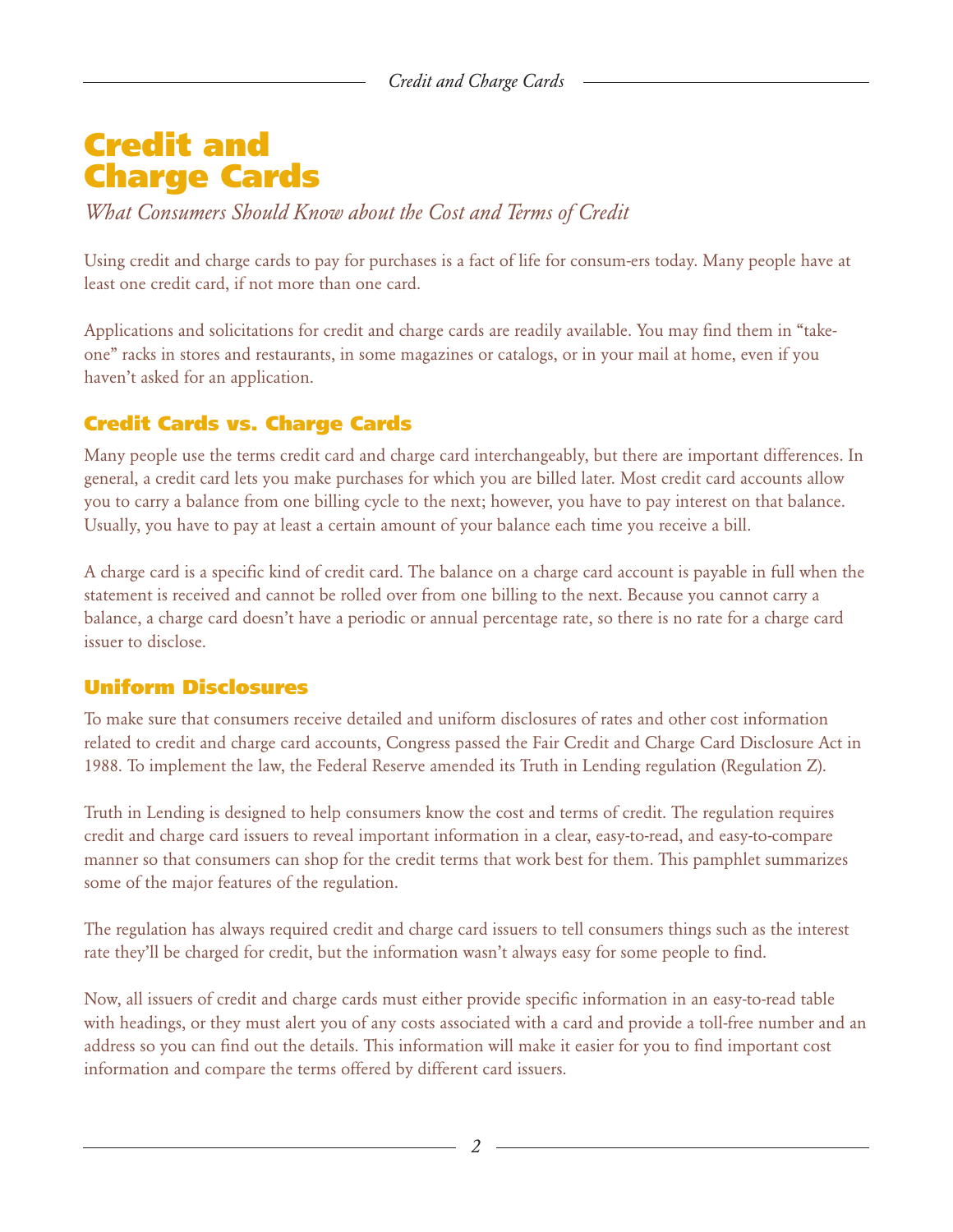## **Earlier Disclosure**

Truth in Lending also requires card issuers to provide the information earlier than they had in the past. This lets you find out what credit will cost you before you are charged any fees. If a card issuer calls and takes your card application over the telephone and there is a fee for the card issuance or availability, including any fee based on account activity or inactivity, the card issuer must verbally give you the required information at that time. If there is no fee for the card or if the fee isn't required until you actually use the card, the card issuer can mail you the fee information instead of telling you over the phone. You must receive the information within 30 days, but no later than the delivery of the card.

## **What Must Be Disclosed**

When you apply for a credit or charge card, a card issuer must either disclose directly, in the form of a table with headings, or tell you how to obtain the following information:

- The annual percentage rate (APR) for purchases made on credit (credit cards only).
- How the APR is determined if it is a variable rate (credit cards only).
- The method the issuer uses to compute the balance for purchases against which the finance charge is imposed. Calculating an average daily balance or using the outstanding balance at the beginning of the billing cycle are examples of these methods (credit cards only).
- The amount of any minimum finance charge (credit cards only).
- Any transaction fee for purchases, whether a specific dollar amount or percentage fee.
- Transaction fees for cash advances and fees for paying late or exceeding the credit limit.
- The amount of any type of annual fee that you will be charged.
- When charges made to a charge card are due and payable.

## **Renewals**

If there is an annual renewal fee for a card, you must be given an opportunity to cancel the card if you don't wish to pay the fee.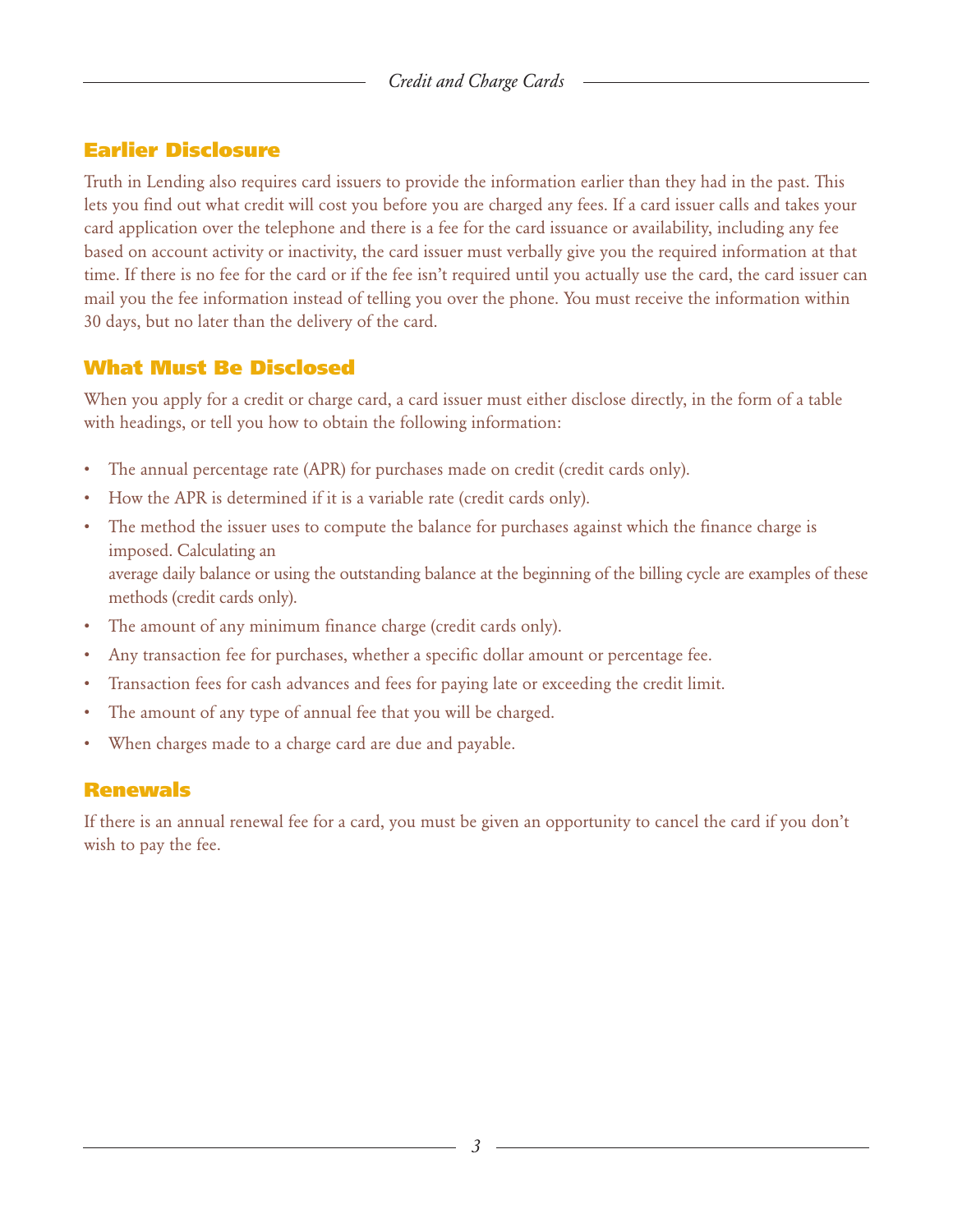## **For More Information**

If you have questions or complaints about a particular issuer, contact the appropriate agency.

#### *For state-chartered banks in the Twelfth District that are members of the Federal Reserve System:*

Federal Reserve Bank of San Francisco Consumer Complaints Specialist P.O. Box 7702 San Francisco, CA 94120 [http://www.frbsf.org](http://www.frbsf.org/) (415) 974-2967

#### *For other state-chartered banks:*

Federal Deposit Insurance Corporation Consumer Complaints Specialist 550 17th Street, NW Washington, DC 20429 [http://www.fdic.gov](http://www.fdic.gov/) (800) 934-3342 or (202) 942-3100

#### *For national banks:*

Comptroller of the Currency Consumer Complaints Specialist 1301 McKinney Street, Suite 3710 Houston, TX 77010 [http://www.occ.treas.gov](http://www.occ.treas.gov/) (800) 613-6743

#### *For savings and loans:*

Office of Thrift Supervision Consumer Complaints Specialist 1700 G Street, NW Washington, DC 20552 [http://www.ots.treas.gov](http://www.ots.treas.gov/) (800) 842-6929 or (202) 906-6237